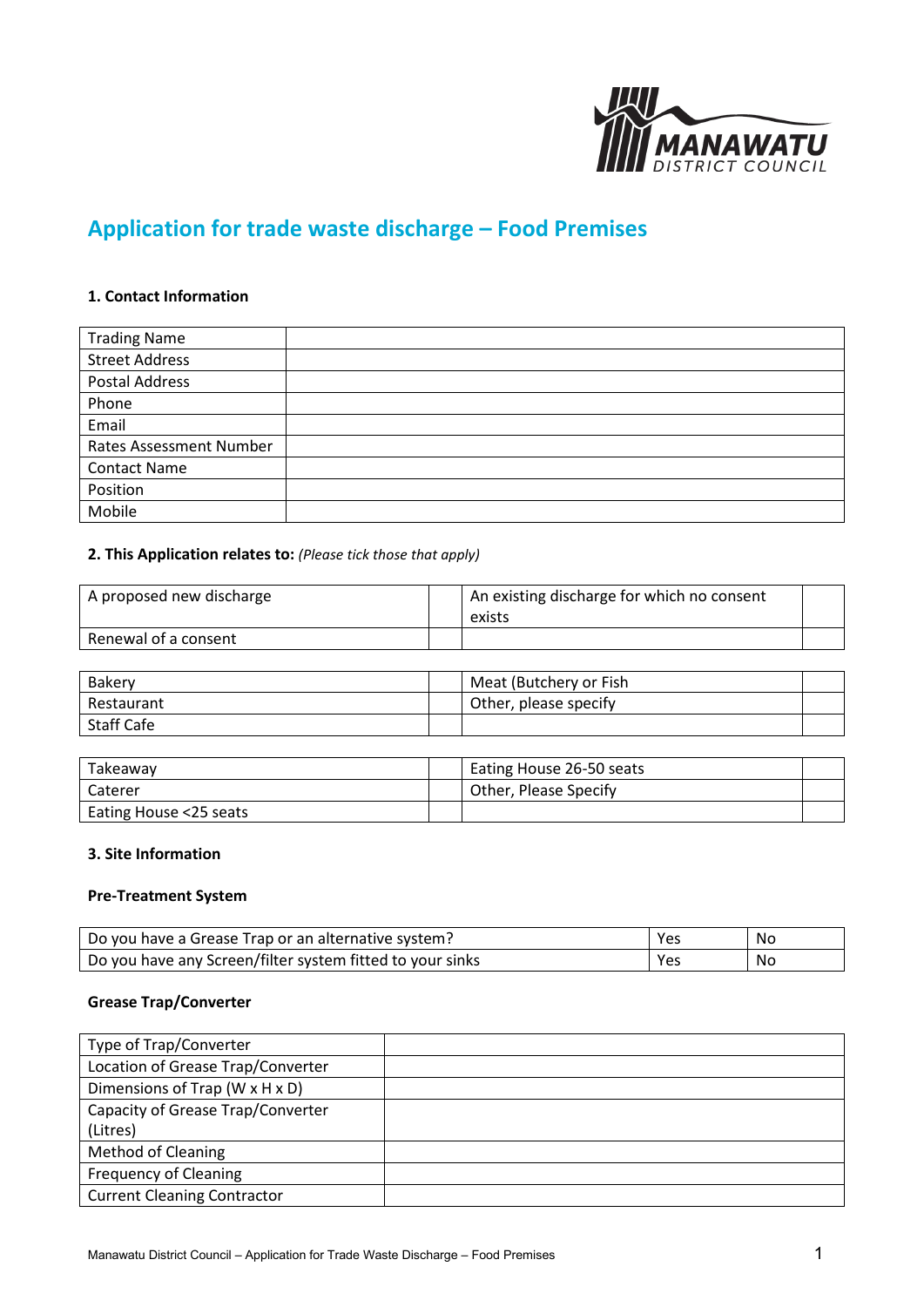| Is there a column/pipe attached to your trap for cleaning?  | Yes | No    |
|-------------------------------------------------------------|-----|-------|
| Do you have a waste master(s) connected to the grease trap? | Yes | No No |
| Do you have a dishwasher(s) connected to the grease trap?   | Yes | No.   |

## **4. Hazardous Waste (including waste oil)**

| Are other hazardous waste collected on site? If so, |  |
|-----------------------------------------------------|--|
| what type of waste is collected                     |  |
| Name and address of current contractors used to     |  |
| collect hazardous waste                             |  |
| Frequency of collection                             |  |
| Has an independent waste audit been carried out on  |  |
| your premise? If yes, which company did you use?    |  |

#### **5. Site Plans**

Site plans of the premises are attached which clearly show the location of the following as appropriate

| Process areas           | Storm water drains                 |  |
|-------------------------|------------------------------------|--|
| Pre-treatment devices   | <b>Grease Trap/Converter</b>       |  |
| Hazardous goods storage | Emergency spill containment device |  |
| Trade Waste drains      | Domestic waste water drains        |  |

## **6. Health and Safety**

The Health and Safety Requirements and security arrangements for Wastewater Authority entering the premises are as follows:

#### **DECLARATION**

#### **PLEASE NOTE: Local Government Act 2002 allows the following**

All Authorised Officers or Authorised Agents of the Council, or any analysts, may enter any premise believed to be discharging trade waste at any time in order to determine any characteristics of any actual or potential discharge by:

- a. Taking readings or measurements
- b. Carrying out site inspections audits; and/or
- c. Taking samples for testing, of any solids, liquid or gaseous material or any combination or mixture of such materials

#### **PRIVACY**

The information supplied in this application form will be held and used by Manawatu District Council (MDC). The information will not be disclosed by MDC unless legally required under the Local Government Official Information and Meetings Act 1987 or for one of the purposes in connection with its collection. The information supplied will be used for: assessing and processing this application, for administration purposes and updating our records to ensure all records are accurate. You have the right to request access and correction of information collected.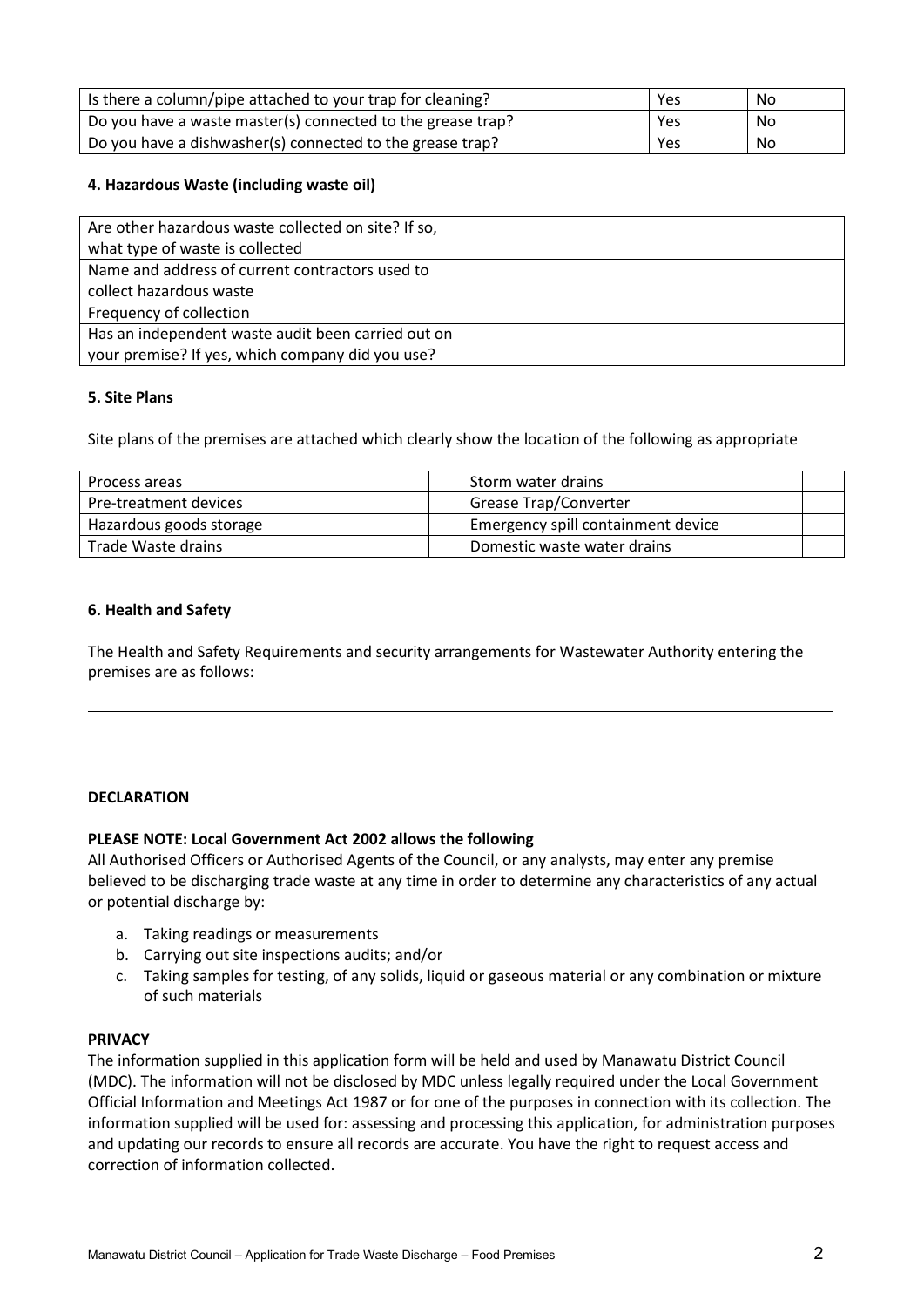**I,** 

# **Confirm that:**

- 1. I believe all the information contained in this application is true and correct.
- 2. I am duly authorised by the above named trade premise to make this application.

**Signed:**

**Date:**